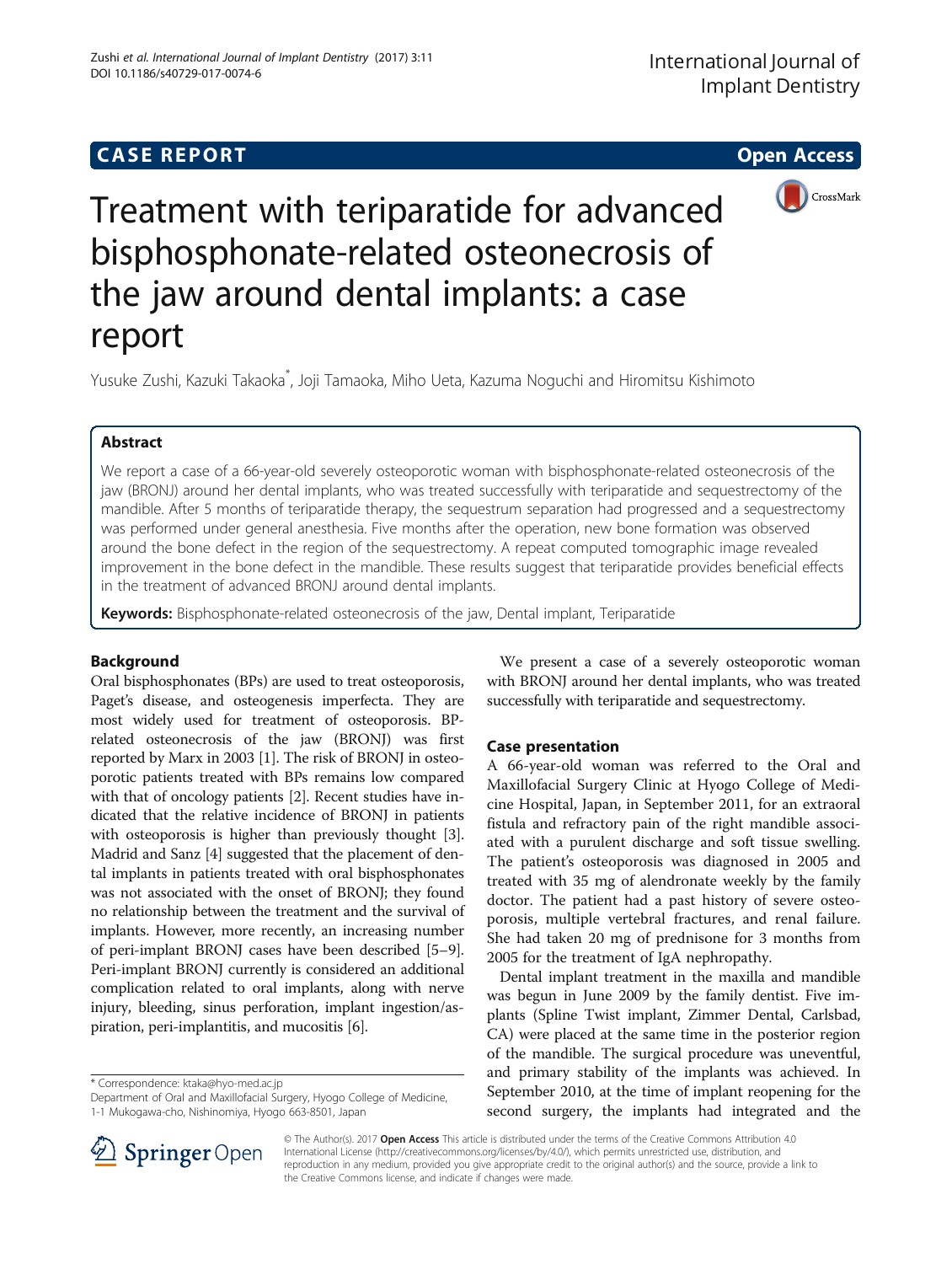healing abutments were connected. Provisional maxillary and left mandibular prostheses were cemented onto the abutments.

Nine months after the second surgery in June 2011, the patient started to complain of a painful cheek swelling on the right side of the mandible, associated with gingival bleeding. She was prescribed oral antibiotics by her dentist and underwent occasional antibiotic therapy thereafter.

In September 2011, the patient was referred to our clinic because her symptoms were getting worse. Clinical examination revealed an intraoral fistula on the lingual side of the dental implant replacing the right mandibular first molar, associated with mucosal inflammation and a purulent discharge (Fig. 1a, b). She also had hypoesthesia of the right lower lip. The patient underwent panoramic radiography (Fig. [2](#page-2-0)a) and computed tomography (CT), which showed bone resorption around the dental implant in the right mandibular first molar area and severe peri-implantitis in the right mandibular molar region. There was no obvious sequestrum separation (Fig. [2b](#page-2-0), c). Under a clinical diagnosis of perimandibular inflammation and peri-implantitis, conservative treatment consisting of local irrigation and use of antibiotics was implemented. Meropenem hydrate was given initially, then changed to ampicillin/sulbactam. The inflammatory state improved, and when the symptoms subsided, treatment with clarithromycin was continued. Debridement and removal of the dental implant in the right mandibular first molar area was performed under local anesthesia. Irrigation of the site was continued as part of the treatment regimen.

In November 2011, after a consultation with an osteoporosis expert at the Orthopedic Medicine Clinic of our hospital, alendronate therapy was stopped and subcutaneous teriparatide therapy at a dose of 20 μg per day was started. During the course of the teriparatide therapy, the patient continued to use 0.02% benzalkonium chloride solution for local irrigation.

In April 2012, after 5 months of teriparatide therapy, the sequestrum separation had progressed (Fig. [3](#page-2-0)), and a sequestrectomy was performed under general anesthesia

(Fig. [4\)](#page-3-0). At 5 months after the operation, a CT scan revealed new bone formation around the bone defect in the region of the sequestrectomy, with all symptoms including bone exposure disappearing (Fig. [5\)](#page-3-0). The patient's osteoporosis treatment was continued, and 16 months after the sequestrectomy, further new bone formation was observed (Fig. [6](#page-4-0)).

### Discussion

We describe a case of a patient with a 6-year history of alendronate therapy, in which BRONJ developed around her dental implants. In this patient, the dental implants achieved successful osseointegration, and BRONJ occurred after the second surgery. Several factors could have played a role in the development of BRONJ in this patient. Glucocorticoid therapy is associated with an increased risk of BRONJ. This may be a result of multiple factors including inhibition of osteoblast function and increased osteoblast and osteocyte apoptosis. Other effects of glucocorticoids that may contribute to an increased risk of BRONJ include increased bone resorption, immunosuppression, impaired wound healing, and increased risk of local infection [[10\]](#page-5-0). Patient-related local risk factors include dentoalveolar surgery (e.g., tooth extraction) and pre-existing inflammatory dental disease, such as periodontal disease or periapical pathology [\[11](#page-5-0)]. Although BPs tend to accumulate in sites of active bone remodeling, such as the jaws, the surgical trauma to the alveolar bone during implant surgery could have further stimulated the postoperative accumulation of the drug in the implant site. The localized interference of BPs on bone turnover may have influenced the peri-implant bone resistance to oral bacteria in the long term, thus increasing the risk of peri-implantitis. Once infection of the implanted bone site is established, BPs further accumulate because of the increased bone turnover; the onsite activation of bisphosphonates will hamper the healing capacity of bone, leading to bone necrosis and sequestration [\[5](#page-4-0)].

Nevertheless, the role of the dental implant procedure as a BRONJ pathogenetic factor [\[12](#page-5-0)–[15\]](#page-5-0) is still unclear.

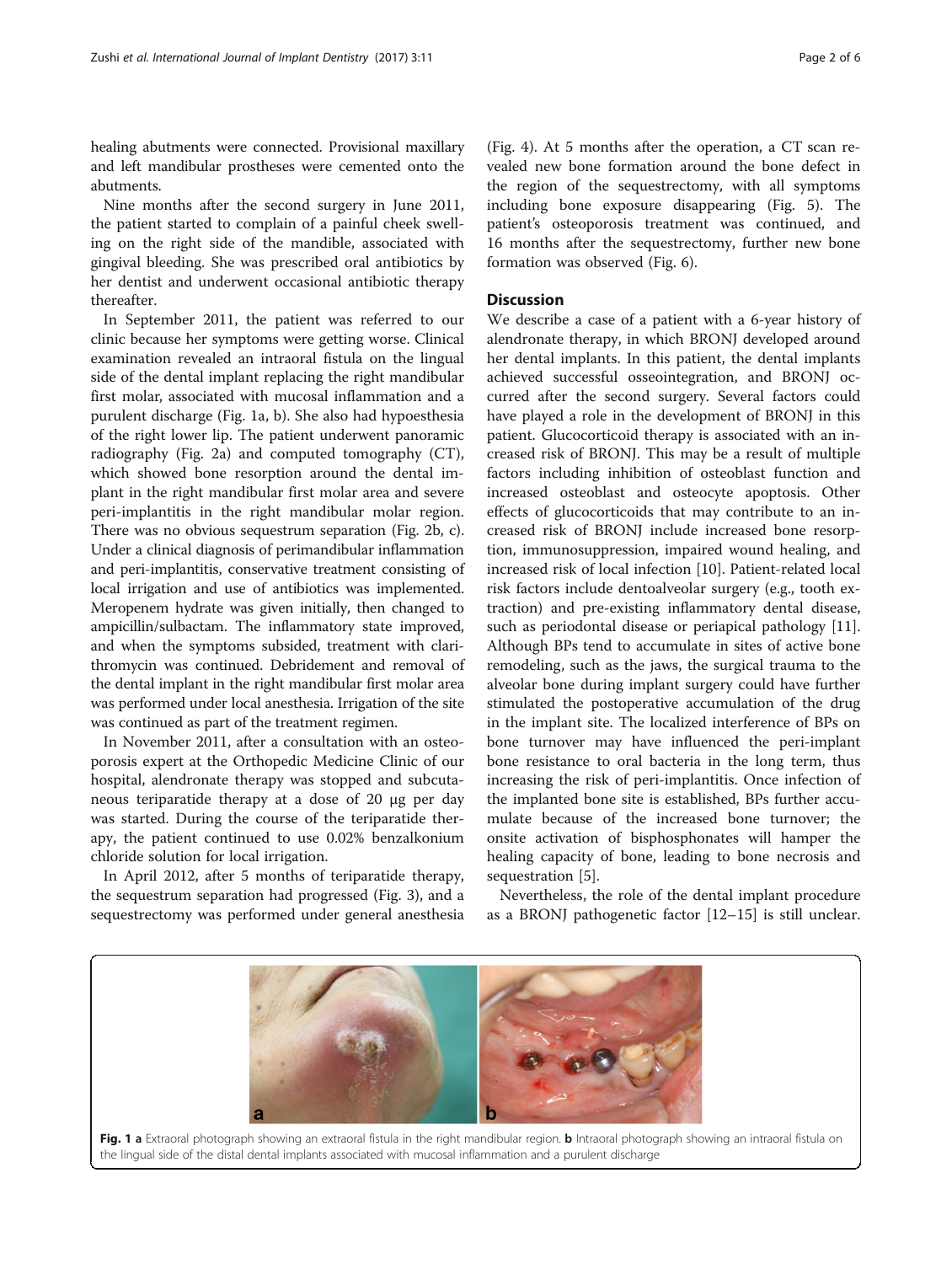<span id="page-2-0"></span>



CT view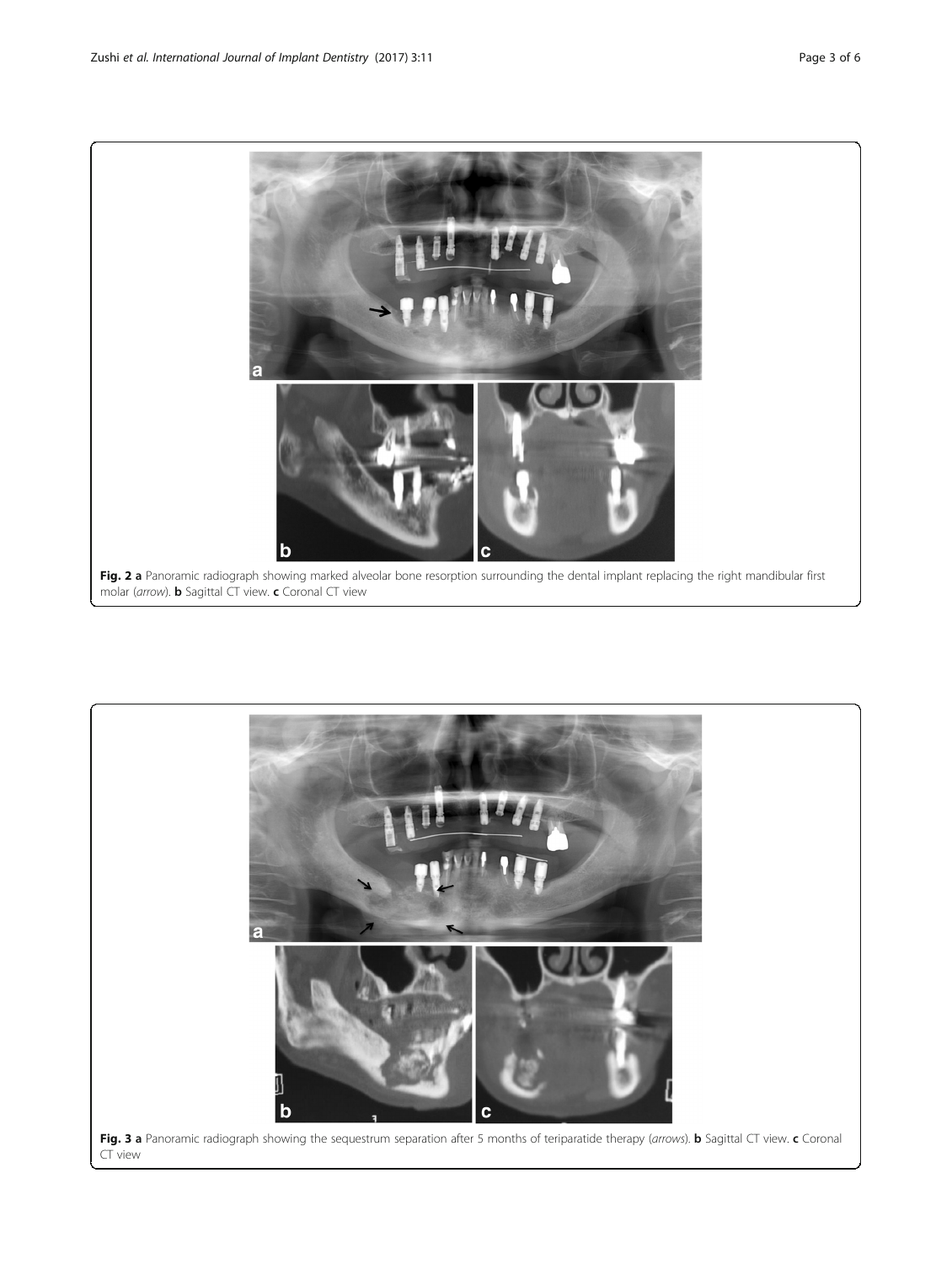<span id="page-3-0"></span>

Recently, an increasing number of peri-implant BRONJs have been described [\[5](#page-4-0)–[9](#page-5-0)]. Peri-implant BRONJ has been classified into two types: implant surgerytriggered BRONJ, when it develops within 6 months after implant surgery, suggesting that the surgical process may be a contributing factor; and non-implant surgery-triggered BRONJ, if it develops 6 months or more after implant surgery, or when BP administration started after implant placement and osteointegration [\[8](#page-4-0)]. Most authors do not consider the surgical procedure of implantation as a trigger factor for MRONJ [[7, 8,](#page-4-0) [14](#page-5-0), [16](#page-5-0)–[20](#page-5-0)].

It is therefore important that all patients treated with oral BPs must be given a full explanation of the potential risks of implant failure and BRONJ development in the short and long term. Because the potential role of infection in implant failure and BRONJ occurrence is still debated, great attention should be paid to the long-term oral hygiene and plaque control of implant-prosthetic restorations in patients taking oral BPs.

BPs and other antiresorptives such as denosumab increase apoptosis and inhibit osteoclast differentiation and function, all leading to decreased bone resorption and remodeling [[11](#page-5-0)]. Teriparatide may counteract these mechanisms by stimulating bone remodeling. It has been shown to stimulate the activity and viability of osteoblasts from the alveolar bone of chronic bisphosphonate users [[21\]](#page-5-0), while indirectly increasing the metabolic activity and number of osteoclasts by affecting osteoblast function [[22](#page-5-0)]. An increased number of remodeling units and increased bone formation within each unit may promote healing and the removal of damaged bone. Thus, teriparatide may offer therapeutic promise for localized bone defects of the jaw in patients with BRONJ [[3](#page-4-0), [23](#page-5-0)–[25\]](#page-5-0).

While it has been suggested recently that assertive surgical removal of the sequestrum appears to be effective [[26](#page-5-0)–[29](#page-5-0)], it can sometimes be difficult to distinguish living bone from necrotic bone. Recently, resection of BRONJ-affected tissue produced healing in patients taking oral bisphosphonates more successfully than conservative management [\[30\]](#page-5-0). However, bone resection

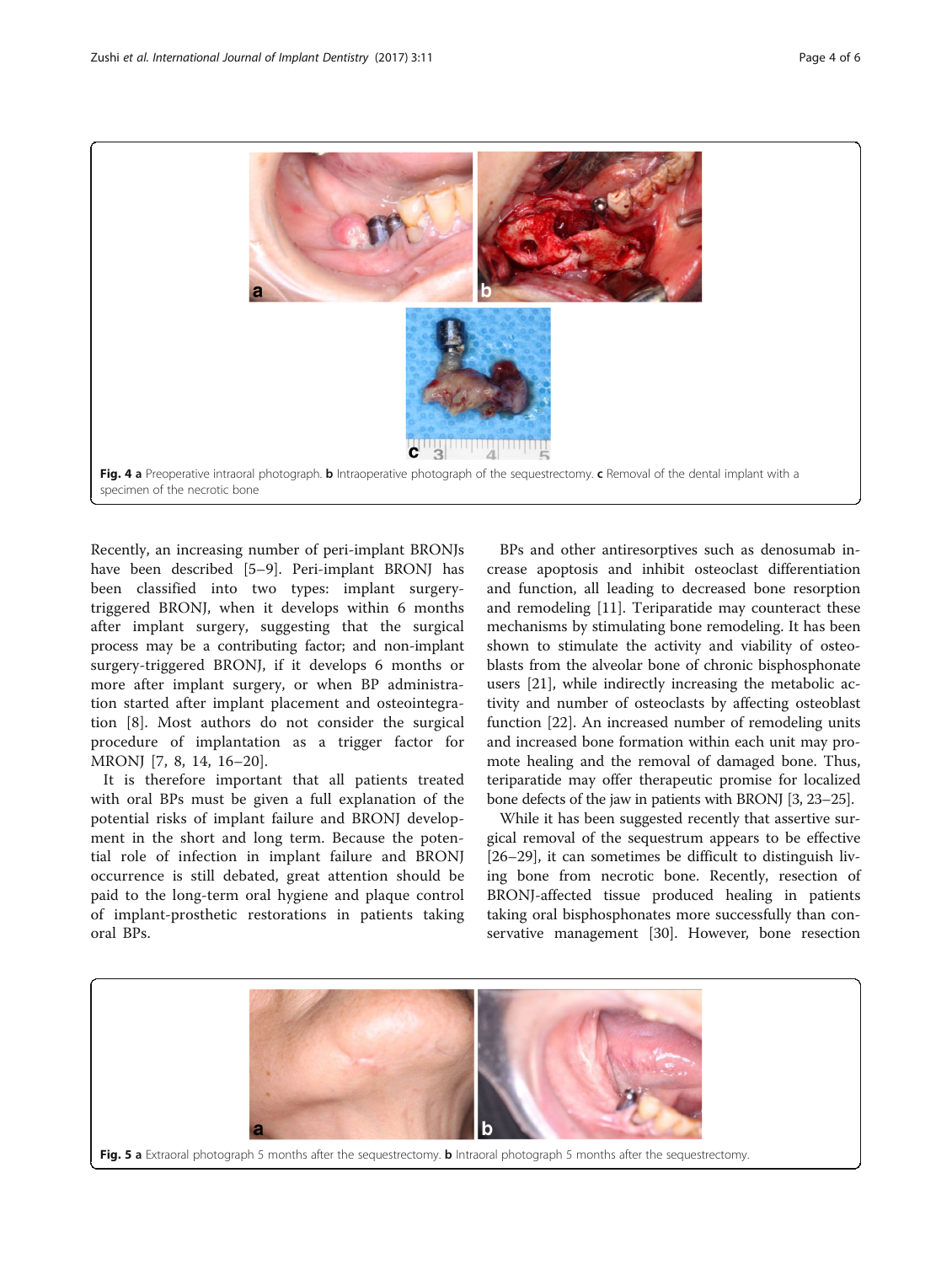<span id="page-4-0"></span>

because of surgical treatment may lead to significant oral disability.

Activation of living bone turnover by teriparatide therapy causes progression of the separation of the sequestrum. As a result, teriparatide therapy promotes sequestrum separation followed by normal mucosal coverage of the exposed bone. After 5 months of teriparatide therapy in our patient, sequestrum separation had progressed and thus a sequestrectomy was performed under general anesthesia. After the wound in the affected area had healed, our patient did not report any problems pertaining to her ability to ingest food, despite the presence of the bone defect in the mandible. We treated the patient with teriparatide for 2 years. CT monitoring of the mandible would assist in determining whether teriparatide can allow complete recovery of the bone defect in the mandible in cases of ONJ induced by bisphosphonates.

## Conclusions

We have reported a case of a severely osteoporotic elderly woman with BRONJ around her dental implants, who was treated successfully with teriparatide. Teriparatide therapy appeared to exert beneficial effects in this patient.

#### Funding

This report was supported by Grant-in-Aid for Researchers, Hyogo College of Medicine, 2016.

#### Authors' contributions

YZ and KT participated in the design of the study and drafted of the manuscript. JT and MU participated in the acquisition of data. YZ and HK participated in surgical treatment. KN and HK participated in the manuscript review. All authors read and approved the final manuscript.

#### Authors' information

YZ is a specialist in Oral and Maxillofacial Surgery and a research student of the Department of Oral and Maxillofacial Surgery. KT and KN are associate professors of the Department of Oral and Maxillofacial Surgery. JT is a graduate student of the Department of Oral and Maxillofacial Surgery. MU is a senior resident of the Department of Oral and Maxillofacial Surgery. HK is a professor and chief of the Department of Oral and Maxillofacial Surgery.

#### Competing interests

Yusuke Zushi, Kazuki Takaoka, Joji Tamaoka, Miho Ueta, Kazuma Noguchi, and Hiromitsu Kishimoto declare that they have no competing interests.

#### Consent for publication

Written informed consent was obtained from the patient for publication of this case report and any accompanying images.

### Received: 6 December 2016 Accepted: 12 February 2017 Published online: 30 March 2017

#### References

- 1. Marx RE. Pamidronate (Aredia) and zoledronate (Zometa) induced avascular necrosis of the jaws: a growing epidemic. J Oral Maxillofac Surg. 2003;61: 1115–7.
- 2. Marx RE, Sawatari J, Fortin M, et al. Bisphosphonate-induced exposed bone (osteonecrosis/osteopetrosis) of the jaws; risk factors, recognition, prevention, and treatment. J Oral Maxillofac Surg. 2005;63:1567.
- 3. Harper RP, Fung E. Resolution of bisphosphonate-associated osteonecrosis of the mandible: possible application for intermittent low-dose parathyroid hormone [rhPTH(1- 34)]. J Oral Maxillofac Surg. 2007;65:573–80.
- 4. Madrid C, Sanz M. What influence do anticoagulants have on oral implant therapy? A systematic review. Clin Oral Implants Res. 2009;20(Suppl4):96–106.
- 5. Bedogni A, Bettini G, Totola A, et al. Oral bisphosphonate-associated osteonecrosis of the jaw after implant surgery: a case report and literature review. J Oral Maxillofac Surg. 2010;68:1662–6.
- 6. Favia G, Piattelli A, Sportelli P, et al. Osteonecrosis of the posterior mandible after implant insertion: a clinical and histological case report. Clin Implant Dent Relat Res. 2011;13:58–63.
- 7. Lazarovici TS, Yahalom R, Taicher S, et al. Bisphosphonate-related osteonecrosis of the jaw associated with dental implants. J Oral Maxillofac Surg. 2010;68:790–6.
- 8. Kwon TG, Lee CO, Park JW, et al. Osteonecrosis associated with dental implants in patients undergoing bisphosphonate treatment. Clin Oral Implants Res. 2014;25:632–40.